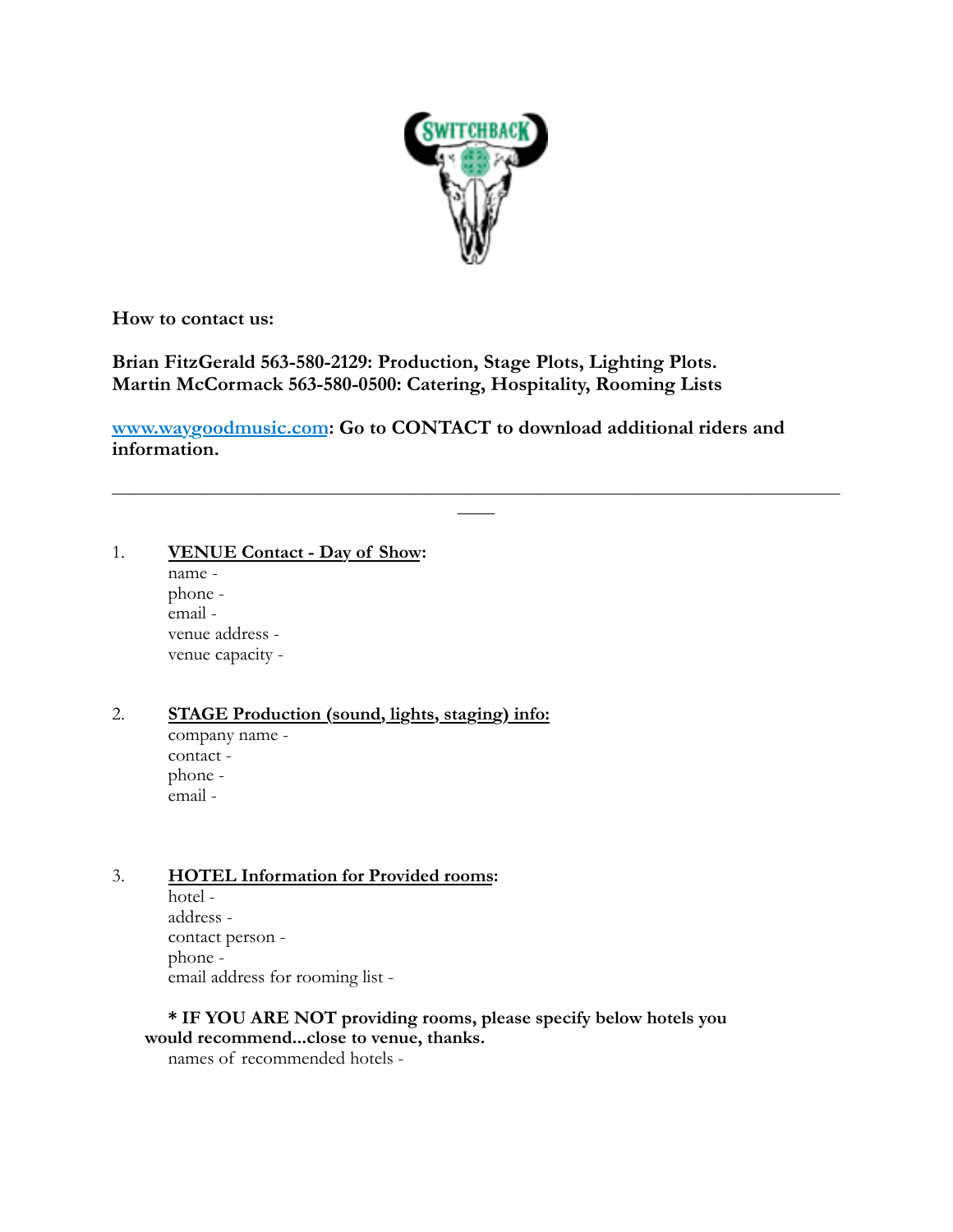### 4. **SHOW information:**

private or public doors open support act support size/type support show time - **Switchback** show time -

### 5. **MEAL information:**

Will lunch or dinner be catered, or a buyout? - **If a buyout**, we require \$20 for lunch  $(x3)$  and \$30 for dinner  $(x3)$ **(Please note…a MEAL BUYOUT doesn't cover Hospitality items)** I**f catered**, 12:30pm lunch for 3…5:30pm dinner for 3 (times may be adjusted in advance) menus available at **www.waygoodmusic.com/riders**

### 6. **CATERING and Hospitality rider:**

available at **www.waygoodmusic.com/riders**

Please have hospitality rider available in green/dressing room 1 hour before show time. \* **Please email a signed copy of the hospitality rider with any changes or amendments to waygoodmusic@gmail.com. If I don't receive a signed copy, we assume no changes, and that the rider will be provided as written.**

#### 7. **MEET/GREET:**

Do you require one? We like to do them 30 minutes prior to show with your photographer.

### 8. **MARKETING/Promotion:**

### **PLEASE USE CURRENT 2020 PRESS PHOTOS AND VIDEOS!!!…available at www.waygoodmusic.com/contact/presskit**

radio or print interviews - **please email waygoodmusic@gmail.com to schedule** Background information can be found at **www.waygoodmusic.com.**

### 9. **MERCHANDISE info:**

house % seller provided? contact -

**Please note the following regarding merchandise:**

We will be selling merch at your show unless you specifically tell us not to.

### 10. **SETTLEMENT Check - PLEASE READ!!:**

You can pay the balance in **cash**, a **cashier's check, or venue check** made payable to WayGood Productions, LLC. Our EIN number is **36-4240372**.